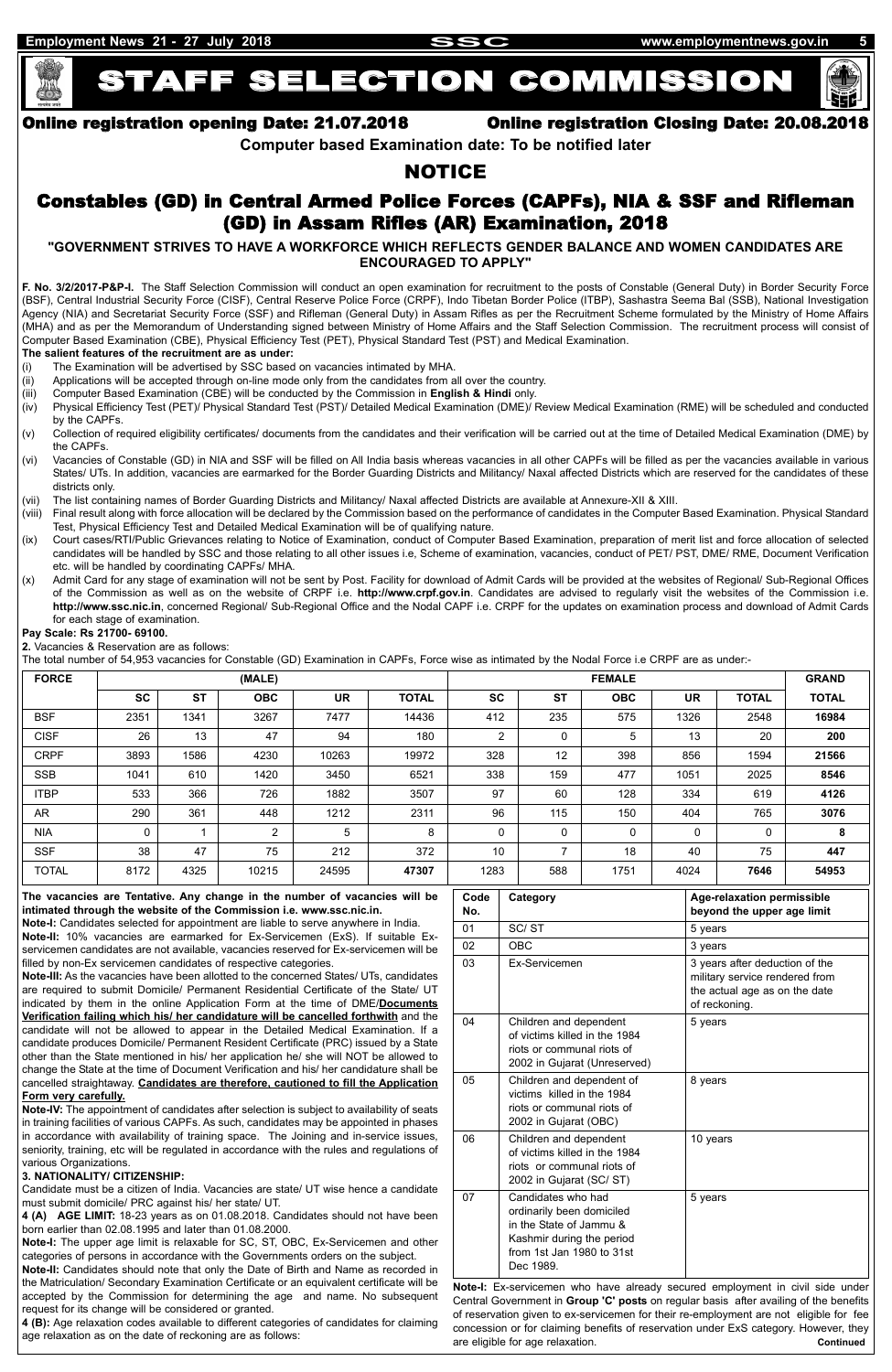**Note-II:** The period of "Call up Service" of an Ex-Serviceman in the Armed Forces shall also be treated as service rendered in the Armed Forces for the purpose of age relaxation.

**Note-III:** For any serviceman of the three Armed Forces of the Union to be treated as Ex-Serviceman for the purpose of securing the benefits of reservation, he must have already acquired, at the relevant time of submitting his application for the Post/ Service, the status of ex-serviceman and/ or is in a position to establish his acquired entitlement by documentary evidence from the competent authority that he would complete specified term of engagement with the Armed Forces within the stipulated period of one year from the CLOSING DATE of receipt of applications i.e. **20.08.2018**.

**Note-IV:** Age concession/reservation is not admissible to sons, daughters and dependents of ex-servicemen. Therefore such candidates should not indicate their category as ex-servicemen.

### **Explanation-1:** An 'ex-serviceman' means a person:

**(i)** Who has served in any rank whether as a combatant or non-combatant in the Regular Army, Navy or Air Force of the Indian Union, and

**a.** who either has been retired or relieved or discharged from such service whether at his own request or being relieved by the employer after earning his or her pension; or

**b.** who has been relieved from such service on medical grounds attributable to military service or circumstances beyond his control and awarded medical or other disability pension; or

**c.** who has been released from such service as a result of reduction in establishment; or

**(i)** Candidates who wish to be considered against vacancies reserved/ or seek agerelaxation are required to submit requisite certificate from the competent authority, in the prescribed format, when such certificates are sought by concerned CAPFs for document verification at the time of DME. Otherwise, their claim for SC/ ST /OBC / ExS category will not be entertained and their candidature/ applications will be considered under General (UR) category. The formats of the certificates are annexed with the Notice of Examination. A person seeking appointment on the basis of reservation to OBCs must ensure that he/ she possesses the caste/ community certificate and does not fall in creamy layer on the crucial date. The crucial date for this purpose will be the closing date for  $\overline{a}$  on 20.08.2019. Candidates may applicate

- **(ii)** Who has been released from such service after completing the specific period of engagement, otherwise than at his own request, or by way of dismissal, or discharge on account of misconduct or inefficiency and has been given a gratuity; and includes personnel of the Territorial Army, namely, pension holders for continuous embodied service or broken spells of qualifying service; or
- (iii) Personnel of the Army Postal Service who are part of Regular Army and retired from the Army Postal Service without reversion to their parent service with pension, or are released from the Army Postal service on medical grounds attributable to or aggravated by military service or circumstance beyond their control and awarded medical or other disability pension; or
- **(iv)** Personnel, who were on deputation in Army Postal Service for more than six months prior to the 14th April, 1987; or
- **(v)** Gallantry award winners of the Armed forces including personnel of Territorial Army; or
- **(vi)** Ex-recruits boarded out or relieved on medical ground and granted medical disability pension.

**Explanation-2:** The persons serving in the Armed Forces of the Union, who on retirement from service, would come under the category of ex-serviceman may be permitted to apply for re-employment one year before the completion of the specified terms of engagement and avail themselves of all concessions available to exservicemen but shall not be permitted to leave the uniform until they complete the specified term of engagement in the Armed Forces of the Union.

**Explanation-3:** Children means

- **(a)** son (including adopted son) or
- **(b)** daughter (including adopted daughter) Dependent family member means
- **(a)** spouse or
- **(b)** children or
- **(c)** brother or sister in the case of unmarried victim who was wholly dependent on that victim at the time of his getting killed in the riots would be eligible. In order to be eligible for upper age relaxation in the category 04/ 05/ 06, the applicant should produce a certificate to that effect from the concerned District Collector/ District Magistrate wherein the victim was killed.

# **4(C): PROCESS OF CERTIFICATION AND FORMAT OF CERTIFICATES:**

in respect of the above, their candidature will remain provisional till the veracity of the concerned document is verified by the Appointing Authority.

- **(ii)** Candidates are warned that they may be permanently debarred from the examinations conducted by the Commission in case they fraudulently claim SC/ ST/ OBC/ ExS status.
- **(iii)** Candidates will be considered for recruitment in their respective State/ UT on production of valid "Domicile/ Permanent Residential Certificate (PRC)" issued by the competent authority so authorized by the concerned State/ UT to prove their domiciliary status at the time of **Documents Verification** failing which his/ her candidature will be cancelled forthwith. The Domicile/ PRC certificate must be of the State/ UT indicated by the candidates in their online Application Form, failing which, their candidature will be cancelled forthwith.
- **(iv)** Since the State of Assam is not issuing Domicile Certificate/ Permanent Residence Certificate, candidates belonging to the state of Assam are not required to submit the same. However, their selection will be subject to verification of residential status from the concerned District Authorities.
- **(v)** West Pakistani Refugees (WPR) who have settled in J&K but have not been given the status of citizens of the State will be recruited without the condition of having a domicile certificate from the designated authority of the J&K State. However such candidates will be required to submit a Nativity/ Identity certificate for the WPR as per Annexure-XIV.

## **5. EDUCATIONAL QUALIFICATIONS (as on 01.08.2018)**

Matriculation or 10th class pass from a recognized Board/ University.

- **(i)** Candidates who have not acquired the essential educational qualification as on 01.08.2018 will not be eligible and need not apply.
- **(ii)** The candidates must bring all relevant documents/ certificates in original with self attested copies pertaining to age, education, caste, domicile, hill area, any category for relaxation, No Objection Certificate (NOC)/ discharge certificate (in case of ex-servicemen), which will be checked/ verified at the time of **DME** by CAPF Board.
- **(iii)** The candidates who are able to prove, by documentary evidence, that the result of the qualifying examination was declared on or before the cutoff date i.e. 01.08.2018 and he/ she has been declared passed, will be considered to have the requisite Educational Qualification.

### **6. HOW TO APPLY:**

Candidates must apply online through the website **http://www. ssconline.nic.in.** or 'Click here to apply' link provided at **http://www.ssc.nic.in>Apply>GD-Constable**. Procedure for online submission of applications is given at Annexure-III.

# **7. APPLICATION FEE AND MODE OF PAYMENT:**

- **(i)** Fee payable: Rs. 100/- (Rupees One Hundred only).
- **(ii)** Fee can be paid through SBI Challan/ SBI Net Banking or by using Visa, Mastercard or Maestro Credit or Debit card.
- **(iii)** Women candidates and candidates belonging to Scheduled Caste, Scheduled Tribe and Ex-Servicemen eligible for reservation are exempted from payment of fee.
- **(iv)** Applications received without the prescribed fee shall not be considered and summarily rejected. No representation against such rejection will be entertained. Fee once paid shall not be refunded under any circumstances nor will it be adjusted against any other examination or selection.
- **Note-I:** Fee once paid will not be refunded under any circumstances.
- **Note-II:** The facility for submission of online application including payment of fee will be available from **21.07.2018 to 20.08.2018 (5.00PM)**. However, candidates who wish to make the payment through challan of SBI, may make the payment at designated branches of SBI within the working hours of bank up to **23.08.2018** provided the challan has been generated by them before closing date and time for receipt of applications i.e **20.08.2018 (5.00 P.M.)**.
- **Note-III:** Candidates who are not exempted from fee payment must ensure that their fee has been deposited with SSC. If the fee is not received by SSC, status of Application Form is shown 'Incomplete' and this information is printed on the top of the Application Form. Further, such status can be verified at 'Check your Application Status Here" tab provided at **http://www.ssconline.nic.in.** Such applications which remain incomplete due to non-receipt of fee will be SUMMARILY REJECTED and no request for consideration of such applications and fee payment after the period specified in the Notice of Examination shall be entertained.

### **8. CENTRES OF EXAMINATION:**

A candidate must indicate the Centre(s) in the online Application Form in which he/ she desires to take the examination. Details about the Examination Centres and Regional Offices under whose jurisdiction these Examination Centres are located are as follows:

|           | receipt or orimite applications i.e. on 20.00.2010. Candidates may also note that <sup>cont</sup> used whose funsulation these Examination Centres are located are as follows.                                                                                                                                    |                                                                                                                   |                                                                                                                                                                                              |
|-----------|-------------------------------------------------------------------------------------------------------------------------------------------------------------------------------------------------------------------------------------------------------------------------------------------------------------------|-------------------------------------------------------------------------------------------------------------------|----------------------------------------------------------------------------------------------------------------------------------------------------------------------------------------------|
| S.<br>No. | <b>Examination Centres</b><br>& Centre Code                                                                                                                                                                                                                                                                       | <b>SSC Region and States/UTs</b><br>under the jurisdiction of the<br><b>Region</b>                                | <b>Address of the Regional</b><br><b>Offices/ Website</b>                                                                                                                                    |
| 1.        | Agra (3001), Allahabad (3003), Bareilly (3005), Gorakhpur (3007),<br>Kanpur (3009), Lucknow (3010), Meerut (3011), Varanasi (3013),<br>Bhagalpur (3201), Muzaffarpur (3205), Patna (3206)                                                                                                                         | Central Region (CR)/ Bihar and<br><b>Uttar Pradesh</b>                                                            | Regional Director (CR),<br>Staff Selection Commission,<br>21-23, Lowther Road, Allahabad,<br>Uttar Pradesh-211002. (http://www.ssc-cr.org)                                                   |
| 2.        | Gangtok (4001), Ranchi (4205), Barasat (4402), Berhampore (WB)<br>(4403), Chinsurah (4405), Jalpaiguri (4408), Kolkata (4410),<br>Malda (4412), Midnapur (4413), Siliguri (4415), Berhampore (Odisha)<br>(4602), Bhubaneshwar (4604), Cuttack (4605), Keonjhargarh (4606),<br>Sambalpur (4609), Port Blair (4802) | Eastern Region (ER)/<br>Andaman & Nicobar Islands,<br>Jharkhand, Odisha, Sikkim and<br>West Bengal                | Regional Director (ER),<br><b>Staff Selection Commission.</b><br>1st MSO Building, (8th Floor), 234/4, Acharya<br>Jagadish Chandra Bose Road, Kolkata,<br>West Bengal-700020 (www.sscer.org) |
| 3.        | Bangalore (9001), Dharwar (9004), Gulbarga (9005), Mangalore (9008),<br>Mysore (9009), Kochi (9204), Kozhikode (Calicut) (9206),<br>Thiruvananthapuram (9211), Thrissur (9212)                                                                                                                                    | Karnataka, Kerala Region<br>(KKR)/ Lakshadweep,<br>Karnataka and Kerala                                           | Regional Director (KKR),<br>Staff Selection Commission,<br>1st Floor, "E" Wing, Kendriya Sadan,<br>Koramangala, Bengaluru,<br>Karnataka-560034 (www.ssckkr.kar.nic.in)                       |
| 4.        | Bhopal (6001), Chindwara (6003), Guna (6004), Gwalior (6005),<br>Indore (6006), Jabalpur (6007), Khandwa (6009), Ratlam (6011),<br>Satna (6014), Sagar (6015), Ambikapur (6201), Bilaspur (6202)<br>Jagdalpur (6203), Raipur (6204), Durg (6205)                                                                  | Madhya Pradesh Sub-Region<br>(MPR)/Chhattisgarh and Madhya<br>Pradesh                                             | Dy. Director (MPR),<br>Staff Selection Commission,<br>J-5, Anupam Nagar, Raipur,<br>Chhattisgarh-492007 (www.sscmpr.org)                                                                     |
| 5.        | Itanagar (5001), Dibrugarh (5102), Guwahati<br>(Dispur) (5105), Jorhat (5107), Silchar (5111),<br>Kohima (5302), Shillong (5401), Imphal (5501),<br>Churachandpur (5502), Ukhrul (5503), Agartala (5601),<br>Aizwal (5701)                                                                                        | North Eastern Region (NER)/<br>Arunachal Pradesh, Assam,<br>Manipur, Meghalaya, Mizoram,<br>Nagaland and Tripura. | Regional Director (NER),<br>Staff Selection Commission,<br>Housefed Complex, Last Gate-Basistha Road, P.O.<br>Assam Sachivalaya, Dispur, Guwahati,<br>Assam-781006 (www.sscner.org.in)       |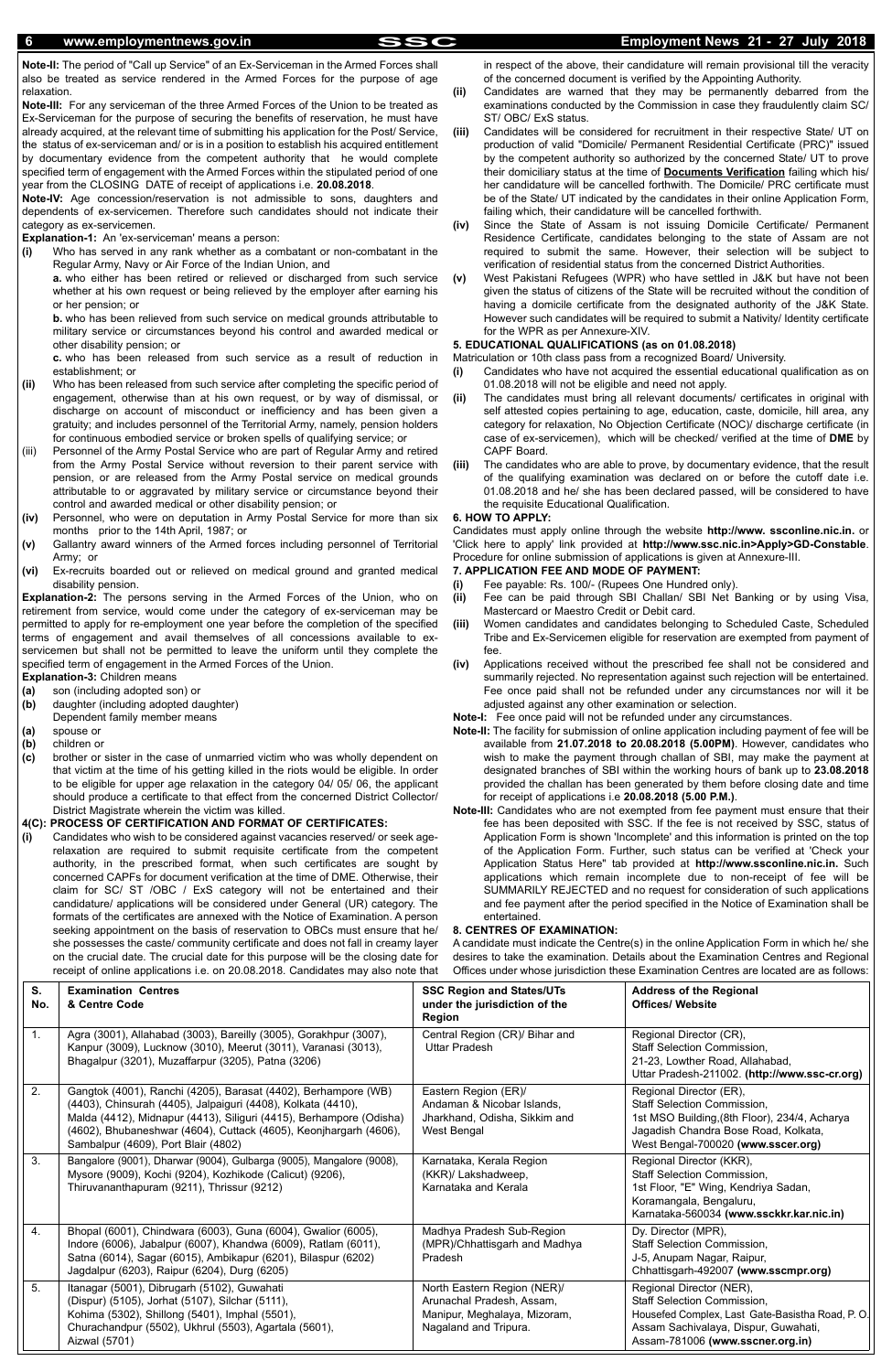**Note-I:** A candidate may give option for three centres, in the order of priority, within the same region. No request for change of centre will be considered later under any circumstances. Hence, the candidates should select the centres, carefully and indicate the same correctly in their applications.

**Note-II:** The Commission will endeavour to accommodate the candidates in centres opted by him/ her. However, the Commission reserves the right to cancel any of the Examination Centres and/ or add some other Centres, allot the candidates to any centre other than the one opted by him/ her, at its discretion, depending upon the administrative feasibility.

**Note-III:** Centre of Computer Based Examination, PET/ PST or Detailed Medical Examination (DME)/ Review Medical Examination (RME) will not be a criterion for selection of the candidates against vacancies of the State/ UT in which such centres are located. Domicile Certificate/ PRC will be the sole criterion for this purpose.

#### **9. SCHEME OF EXAMINATION:**

#### **I. Computer Based Examination (Dates of examination will be intimated in due course).**

All candidates whose online applications are found to be in order will be called to appear in the Computer Based Examination (CBE). The Computer based examination will consist of one objective type paper containing 100 questions carrying 100 marks, with the following composition:

|         | <b>Subject</b>                             | Number of<br>Questions | <b>Maximum</b><br><b>Marks</b> | Duration/<br>Time<br><b>Allowed</b> |
|---------|--------------------------------------------|------------------------|--------------------------------|-------------------------------------|
| Part-A  | General Intelligence<br>and Reasoning      | 25                     | 25                             |                                     |
| Part-B  | General Knowledge<br>and General Awareness | 25                     | 25                             | 90 minutes                          |
| Part -C | <b>Elementary Mathematics</b>              | 25                     | 25                             |                                     |
| Part-D  | English/Hindi                              | 25                     | 25                             |                                     |

**Note-I:** All questions will be of Objective Multiple Choice Type. The computer based examination will be conducted in English and Hindi only.

The syllabus for the Examination will be as follows:

**A. General Intelligence & Reasoning:** Analytical aptitude and ability to observe and distinguish patterns will be tested through questions principally of non-verbal type. This component may include questions on analogies, similarities and differences, spatial visualization, spatial orientation, visual memory, discrimination, observation, relationship concepts, arithmetical reasoning and figural classification, arithmetic number series, non-verbal series, coding and decoding, etc.

**B. General Knowledge and General Awareness:** Questions in this component will be aimed at testing the candidate's general awareness of the environment around him. Questions will also be designed to test knowledge of current events and of such matters of every day observations and experience in their scientific aspect as may be expected of any educated person. The test will also include questions relating to India and its neighboring countries especially pertaining to Sports, History, Culture, Geography, Economic Scene, General Polity, Indian Constitution, and scientific Research etc. These Questions will be such that they do not require a special study of

|           | Employment News 21 - 27 July 2018                                                                                                                                                                                                                                                                                                                                             | SSC                                                                                                         | www.employmentnews.gov.in                                                                                                                                                      |
|-----------|-------------------------------------------------------------------------------------------------------------------------------------------------------------------------------------------------------------------------------------------------------------------------------------------------------------------------------------------------------------------------------|-------------------------------------------------------------------------------------------------------------|--------------------------------------------------------------------------------------------------------------------------------------------------------------------------------|
| S.<br>No. | <b>Examination Centres</b><br>& Centre Code                                                                                                                                                                                                                                                                                                                                   | <b>SSC Region and States/UTs</b><br>under the jurisdiction of the<br>Region                                 | <b>Address of the Regional</b><br><b>Offices/ Website</b>                                                                                                                      |
| 6.        | Almora (2001), Dehradun (2002), Haldwani (2003), Srinagar<br>(Uttarakhand) (2004), Haridwar (2005), Delhi (2201), Ajmer (2401),<br>Alwar (2402), Bharatpur (2403), Bikaner (2404), Jaipur (2405),<br>Jodhpur (2406), Kota (2407), Sriganganagar (2408), Udaipur (2409)                                                                                                        | Northern Region (NR)/<br>NCT of Delhi, Rajasthan and<br>Uttarakhand                                         | Regional Director (NR),<br>Staff Selection Commission,<br>Block No. 12, CGO Complex, Lodhi Road,<br>New Delhi-110003 (www.sscnr.net.in)                                        |
| 7.        | Anantnag (1001), Baramula (1002), Jammu (1004), Leh (1005),<br>Rajouri (1006), Srinagar (J&K) (1007), Kargil (1008), Dodda (1009),<br>Hamirpur (1202), Shimla (1203), Bhathinda (1401), Jalandhar (1402),<br>Patiala (1403), Amritsar (1404), Chandigarh (1601)                                                                                                               | North Western Sub-Region<br>(NWR)/Chandigarh,<br>Haryana, Himachal Pradesh,<br>Jammu and Kashmir and Punjab | Dy. Director (NWR),<br>Staff Selection Commission,<br>Block No. 3, Ground Floor, Kendriya Sadan,<br>Sector-9, Chandigarh-160009 (www.sscnwr.org)                               |
| 8.        | Guntur (8001), Kurnool (8003), Rajahmundry (8004), Tirupati (8006),<br>Vishakhapatnam (8007), Vijaywada (8008), Chennai (8201),<br>Coimbatore (8202), Madurai (8204), Tiruchirapalli (8206),<br>Tirunelveli (8207), Puducherry (8401), Hyderabad (8601),<br>Nizamabad (8602), Warangal (8603)                                                                                 | Southern Region (SR)/<br>Andhra Pradesh, Puducherry,<br>Tamil Nadu and Telangana.                           | Regional Director (SR),<br>Staff Selection Commission,<br>2nd Floor, EVK Sampath Building,<br>DPI Campus, College Road, Chennai,<br>Tamil Nadu-600006 (www.sscsr.gov.in)       |
| 9.        | Ahmedabad (7001), Vadodara (7002), Rajkot (7006), Surat (7007),<br>Bhavnagar (7009), Kutch (7010), Amravati (7201), Aurangabad (7202),<br>Kolhapur (7203), Mumbai (7204), Nagpur (7205), Nanded (7206),<br>Nashik (7207), Pune (7208), Thane (7210), Bhandara (7211),<br>Chandrapur (7212), Akola (7213), Jalgaon (7214), Ahmednagar (7215),<br>Alibaug (7216), Panaji (7801) | Western Region (WR)/<br>Dadra and Nagar Haveli,<br>Daman and Diu, Goa,<br>Gujarat and Maharashtra           | Regional Director (WR),<br>Staff Selection Commission,<br>1st Floor, South Wing, Pratishtha Bhawan,<br>101, Maharshi Karve Road, Mumbai,<br>Maharashtra-400020 (www.sscwr.net) |

any discipline.

**C. Elementary Mathematics:** This paper will include questions on problems relating to Number Systems, Computation of Whole Numbers, Decimals and Fractions and relationship between Numbers, Fundamental arithmetical operations, Percentages, Ratio and Proportion, Averages, Interest, Profit and Loss, Discount, Mensuration, Time and Distance, Ratio and Time, Time and Work, etc.

**D. English/ Hindi:** Candidates' ability to understand basic English/ Hindi and his basic comprehension would be tested.

The questions in all the above components will be of Matriculation level.

**Note-I:** Candidates are not permitted to use mobile phone, calculators, Bluetooth devices or any other electronic/ electrical device. Therefore candidates must not bring mobile phone, calculators or any other electronic/ electrical device inside the examination hall. Possession of these items, whether in use or otherwise, will be considered as "use of unfair means" in the examination and appropriate action will be taken by the Commission against such candidates, as per extant policy of the Commission.

**Note-II:** Answer Keys, in due course after the written examination, will be placed on Commission's website. Any representation regarding answer keys received within the time limit fixed by the Commission at the time of uploading of the answer keys will be scrutinized and the decision of the Commission in this regard will be final. No representation regarding Answer keys shall be entertained, afterwards.

**Note-III:** The dates of Computer Based Examination are subject to change and in such event, the new dates will be notified through Commission's website and the **Admit Cards** for the examination will be available to be downloaded accordingly.

**Note-IV:** Mock-Test for Computer Based Examination will be made available on the Commission's website in due course.

#### **II. Physical Efficiency Test (PET):**

Based on the performance in CBE, candidates will be shortlisted for PET/ PST by the Commission. Physical Efficiency Test (PET) and Physical Standard Test (PST) will be conducted at various centres finalized by the CAPFs. Detailed scrutiny of candidates' eligibility/ documents will be undertaken at the time of DME. Therefore, it will be the responsibility of the candidates to verify their eligibility as prescribed in this notice before appearing for CBE/ PST/ PET. During PET/ PST, candidates who are found eligible on height parameters will undergo PET (race) followed by biometric/ technology aided identification. Scrutiny of eligibility of candidates for any relaxation i.e. age, height and chest measurement will be carried out after qualifying PET (race) before PST by CAPFs PET/ PST Boards.

#### **a. Physical Efficiency Test (PET):**

|                                                                                       | <b>For Male candidates</b> | <b>For Female candidates</b>       |  |  |  |
|---------------------------------------------------------------------------------------|----------------------------|------------------------------------|--|--|--|
| Race                                                                                  | 5 Kms in 24 minutes.       | 1.6 Kms in 8 $\frac{1}{2}$ minutes |  |  |  |
| b.<br>For candidates of Ladakh Region:                                                |                            |                                    |  |  |  |
|                                                                                       | <b>Male</b>                | <b>Female</b>                      |  |  |  |
| 800 metres in 4 minutes<br>1 Mile in 6 $\frac{1}{2}$ minutes<br>Race                  |                            |                                    |  |  |  |
| Pregnancy at the time of PET will be considered a disqualification and pregnant<br>c. |                            |                                    |  |  |  |

female candidates shall be rejected at this stage.

**d.** The ex-servicema who will be shortlisted in Computer Based Examination will have to appear in PET/PST stage for recording measurement of Height, Chest and Weight only. PET will not be held ex-servicemen candidates. Further, they will have to qualify Medical Examination (DME).

#### **III. Physical Standard Test (PST):**

Physical standards laid down for the post of Constable/Rifleman are:

| a. Height:                                                                                                                                                                                                                                                                                                                                                                                                                                                                                                                                                                                                                                                  |       | Height (in cms) |  |  |  |
|-------------------------------------------------------------------------------------------------------------------------------------------------------------------------------------------------------------------------------------------------------------------------------------------------------------------------------------------------------------------------------------------------------------------------------------------------------------------------------------------------------------------------------------------------------------------------------------------------------------------------------------------------------------|-------|-----------------|--|--|--|
|                                                                                                                                                                                                                                                                                                                                                                                                                                                                                                                                                                                                                                                             | Male  | <b>Female</b>   |  |  |  |
| General, SC & OBC candidates (except those<br>mentioned below)                                                                                                                                                                                                                                                                                                                                                                                                                                                                                                                                                                                              | 170   | 157             |  |  |  |
| <b>Relaxations:</b>                                                                                                                                                                                                                                                                                                                                                                                                                                                                                                                                                                                                                                         |       |                 |  |  |  |
| The minimum height for all candidates belonging to<br><b>Scheduled Tribes</b>                                                                                                                                                                                                                                                                                                                                                                                                                                                                                                                                                                               | 162.5 | 150             |  |  |  |
| The minimum height for all Schedule Tribe candidates<br>hailing from the North-Eastern States of Arunachal<br>Pradesh, Manipur, Meghalaya, Mizoram, Nagaland,<br>Sikkim & Tripura and Naxal/ Left Wing Extremism<br>affected Districts                                                                                                                                                                                                                                                                                                                                                                                                                      | 160   | 147.5           |  |  |  |
| The Minimum height for the candidates falling in the<br>categories of Garhwalis, Kumaonis, Dogras, Marathas<br>and candidates belonging to the States of Assam,<br>Himachal Pradesh and Jammu & Kashmir                                                                                                                                                                                                                                                                                                                                                                                                                                                     | 165   | 155             |  |  |  |
| The minimum height for the candidates hailing from North<br>Eastern States of Arunachal Pradesh, Manipur,<br>Meghalaya, Mizoram, Nagaland, Sikkim and Tripura                                                                                                                                                                                                                                                                                                                                                                                                                                                                                               | 162.5 | 152.5           |  |  |  |
| The minimum height for the candidates hailing from Gorkha<br>Territorial Administration (GTA) comprising of the three<br>Sub-Division of Darjeeling District namely Darjeeling,<br>Kalimpong and Kurseong and includes the following<br>"Mouzas" Sub-Divisions of these Districts:<br>(1) Lohargarh Tea Garden (2) Lohagarh Forest<br>(3) Rangmohan (4) Barachenga (5) Panighata<br>(6) Chota Adalpur (7) Paharu (8) Sukna Forest<br>(9) Sukna Part-I (10) Pantapati Forest-1 (11) Mahanadi<br>Forest (12) Champasari Forest (13) Salbari Chhatpart-II<br>(14) Sitong Forest (15) Sivoke Hill Forest (16) Sivoke<br>Forest (17) Chhota Chenga (18) Nipania. | 157   | 152.5           |  |  |  |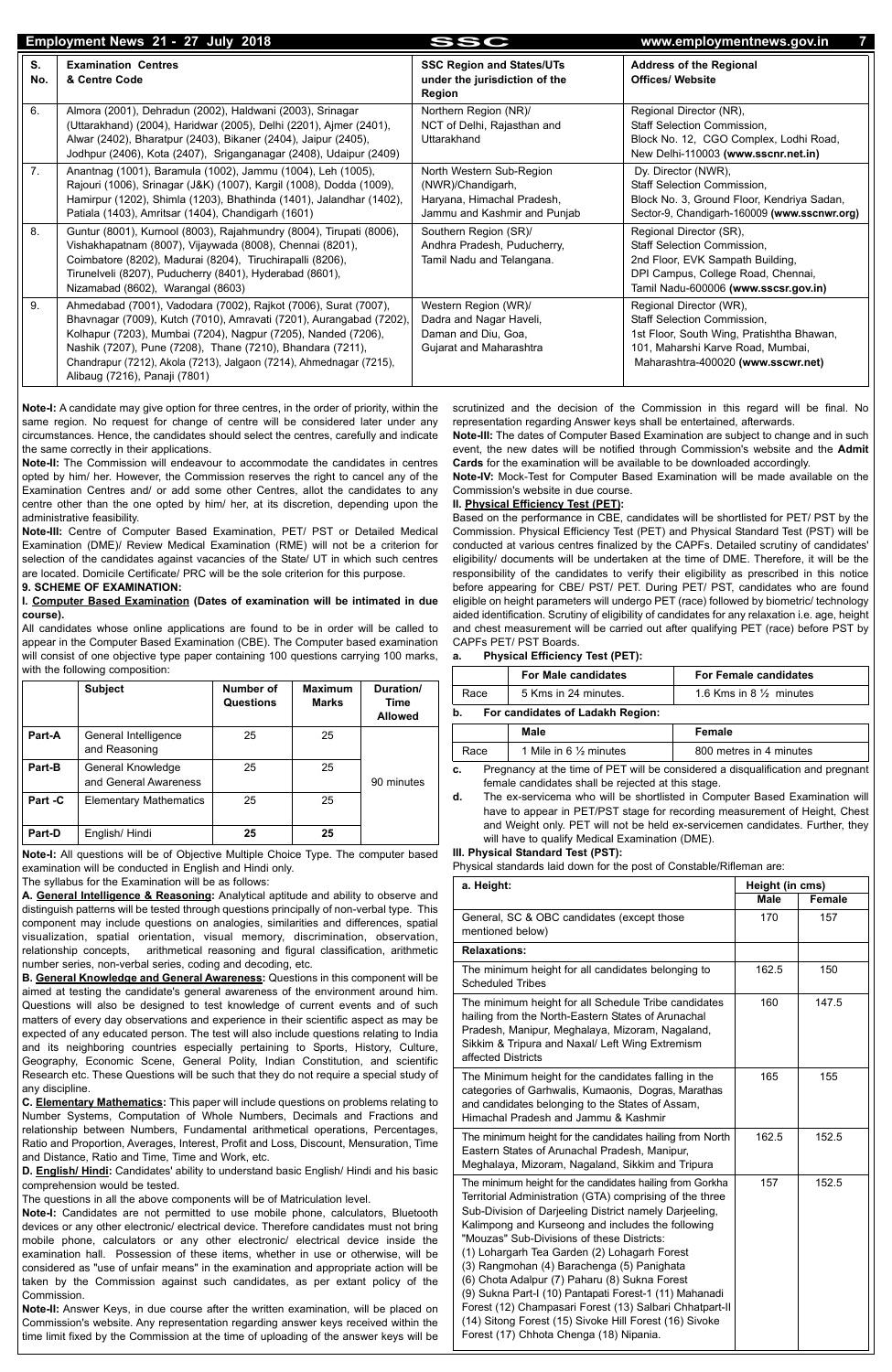| b. Chest:                                                                                                                                                                                                                                                                                                                                                                                                                                                                                                                                                                                                                                                                                                                                                                                             | Chest (in cms:<br>Unexpanded/Minimum<br>expansion) |        |  |
|-------------------------------------------------------------------------------------------------------------------------------------------------------------------------------------------------------------------------------------------------------------------------------------------------------------------------------------------------------------------------------------------------------------------------------------------------------------------------------------------------------------------------------------------------------------------------------------------------------------------------------------------------------------------------------------------------------------------------------------------------------------------------------------------------------|----------------------------------------------------|--------|--|
|                                                                                                                                                                                                                                                                                                                                                                                                                                                                                                                                                                                                                                                                                                                                                                                                       | <b>Male</b>                                        | Female |  |
| General, SC & OBC male candidates (except those<br>mentioned below)                                                                                                                                                                                                                                                                                                                                                                                                                                                                                                                                                                                                                                                                                                                                   | 80/5                                               | N/A    |  |
| <b>Relaxations:</b>                                                                                                                                                                                                                                                                                                                                                                                                                                                                                                                                                                                                                                                                                                                                                                                   |                                                    |        |  |
| The minimum chest for all male candidates belonging<br>to Scheduled Tribes                                                                                                                                                                                                                                                                                                                                                                                                                                                                                                                                                                                                                                                                                                                            | 76/5                                               | N/A    |  |
| The minimum chest for male candidates falling in the<br>categories of Garhwalis, Kumaonis, Dogras, Marathas<br>and candidates belonging to the States of Assam,<br>Himachal Pradesh and Jammu & Kashmir                                                                                                                                                                                                                                                                                                                                                                                                                                                                                                                                                                                               | 78/5                                               | N/A    |  |
| The minimum chest for the candidates hailing from<br>North Eastern States of Arunachal Pradesh, Manipur,<br>Meghalaya, Mizoram, Nagaland, Sikkim and Tripura<br>and candidates hailing from Gorkha Territorial<br>Administration (GTA) comprising of the three Sub-<br>Division of Darjeeling District namely Darjeeling,<br>Kalimpong and Kurseong and includes the following<br>"Mouzas" Sub-Divisions of these Districts:<br>(1) Lohargarh Tea Garden (2) Lohagarh Forest<br>(3) Rangmohan (4) Barachenga (5) Panighata<br>(6) Chota Adalpur (7) Paharu (8) Sukna Forest<br>(9) Sukna Part-I (10) Pantapati Forest-1 (11) Mahanadi<br>Forest (12) Champasari Forest (13) Salbari Chhatpart-II<br>(14) Sitong Forest (15) Sivoke Hill Forest (16) Sivoke<br>Forest (17) Chhota Chenga (18) Nipania. | 77/5                                               | N/A    |  |

**c. Weight:** For male and female candidates: Proportionate to height and age as per medical standards.

**Note-I:** Chest measurement for Female candidates will not be taken. However, it should be ascertained that the chest is well developed.

**Note-II:** Scrutiny of eligibility of candidates for relaxations i.e. age, height and chest measurement will be carried out after qualifying PET (race) before PST by CAPFs PET/ PST Boards. Relaxation in height and chest (as the case may be) as mentioned above will be permissible only on production of certificate at the time of PST/ PET in the proforma as prescribed in Annexure-VIII from the competent authorities.

**Note-III:** The candidates who are declared not qualified in Physical Standards, i.e. height and chest may prefer an appeal on same day, if they so desire, to the Appellate Authority nominated for the Centre through Presiding Officer (PO). The decision of the Appellate Authority will be final and no further appeal or representation in this regard will be entertained thereafter. There is no appeal in PET (Race).

**Note-IV:** Conduct of PST/ PET and DME/ RME will be the sole responsibility of the CAPFs. The Commission will not entertain any representation/appeal/RTI Applications/ CPGRAMs against the decision of the PST/ PET and DME/ RME Board.

**IV. Medical Examination:** 

Candidates will be shortlisted for Detailed Medical Examination (DME) from the pool of candidates who qualify PET/ PST. At the time of DME, following documents will be verified:

- **(i)** Matriculation/ Secondary Examination Certificate to prove age, name and educational qualification.
- **(ii)** Domicile Certificate/ Permanent Resident Certificate (PRC) issued by the competent authority.
- **(iii)** Certificate from serving defense personnel in the format prescribed at Annexure-IV of the notice.
- **(iv)** Undertaking in the format prescribed in Annexure-V from Ex-Servicemen candidates regarding completion of engagement in Armed Forces.
- **(v)** Caste Certificate in the format prescribed at Annexure-VI and VII of the notice from the candidates seeking reservation/ age relaxation.
- Certificate from candidates who wish to avail relaxation in height/ chest measurement as prescribed in Annexure-VIII of the notice.
- **(vii)** Certificate from District Collector/ District Magistrate in respect of dependent applicants of riot victims as mentioned in category 04/ 05/ 06 under Para-4 (B) of the Notice.
- **(viii)** Nativity/ Identity Certificate by West Pakistani Refugee in the format prescribed at Annexure-XIV of the notice.

The selected candidates will be medically examined by the Medical Boards constituted by the CAPFs to assess their physical and medical fitness as prescribed hereinafter: **A. Eye Sight:** 

| <b>Visual Acuity</b><br>unaided<br>(NEAR)<br><b>VISION)</b> |                      | <b>Uncorrected</b><br>visual acuity<br><b>DISTANT</b><br><b>VISION)</b> |              | <b>Refraction</b>                                                              | Colour<br><b>Vision</b>     | <b>Remarks</b>                                                                                                 |
|-------------------------------------------------------------|----------------------|-------------------------------------------------------------------------|--------------|--------------------------------------------------------------------------------|-----------------------------|----------------------------------------------------------------------------------------------------------------|
| eye                                                         | Better Worse<br>leye | <b>Better</b><br>eye                                                    | Worse<br>eye |                                                                                |                             |                                                                                                                |
| <b>N6</b>                                                   | N9                   | 6/6                                                                     | 6/9          | Visual<br>correction of<br>any kind is<br>not permitted<br>even by<br>glasses. | CP.III by<br><b>ISIHARA</b> | For right handed person,<br>the right eye is better<br>eye and vice versa.<br>-Binocular vision is<br>required |

#### **B. GENERAL MEDICAL GUIDELINES.**

- **(1)** The purpose of medical standards is to ensure that medically fit candidates are accepted into the CAPFs.
- **(2)** Candidates will be medically examined in terms of 'Guidelines for recruitment Medical examination in CAPFs and AR' issued vide MHA UO No. A-VI-1/2014/Rectt (SSB) dated 20.05.2015 and subsequently amended from time to time.
- **(3)** Refusal to undergo medical examination at any stage or absenting/ deserting oneself from the same will render the candidate unfit.
- **(4)** A declaration is to be given by candidates in a proforma which will be provided to candidates at the time of Medical Examination regarding history or presence of diseases and treatments taken, if any, evidence of which is not readily

obtainable during the medical examination. Any false declaration in this aspect, discovered later at any stage of service, will make the candidate liable for disciplinary action including termination from service.

- **(5)** At some stages of medical examination male candidates will require to be examined in nude. Loin cloth is to be permitted except for, when genitalia and perineum is being examined.
- **(6)** The final decision of fitness/ unfitness in weight will be decided by the medical board at the time of medical examination based on the height and age chart on the day of medical examination and as per the height measured by the PST/ PET Board & as per guidelines for the same.
- **(7)** Medical Test (X-Ray) chest-PA view, Haemoglobin, Urine routine/ microscopic examination will be must for all candidates under medical examination.
- **(8) For all female candidates**: In case of medical examination, "Temporary Unfitness" will not be allowed. However, any such female candidate who during medical examination is found to be pregnant of twelve weeks standing or above, she shall be declared "temporary unfit" and will be re-examined six weeks after the pregnancy is over, either naturally or artificially, subject to the production of a medical certificate of fitness from a registered medical practitioner to the Nodal CAPF.
- **(9) Tattoo:** Following criteria has been fixed to determine permissibility of Tattoo: **(a) Content:** Tattoo depicting religious symbol or figures and the name, as followed in Indian Army are to be permitted.

**(b) Location:** Tattoos marked on traditional sites of the body like inner aspect of forearm, but only left forearm, being non saluting limb or dorsum of the hands are to be allowed.

**(c) Size:** Must be less than ¼ of the particular part (Elbow or Hand) of the body. **Note:** Amendment if any in the tattoo policy will be applicable for this recruitment if the same is made before the date of Detailed Medical Examination.

**(10)** Duration of fitness for Post-operative cases. If any candidate is operated before medical and comes for medical examination to be conducted by CAPF, then minimum time period that should be completed after operation at the time of medical (DME/ RME as the case may be) for fitness will be considered as per details given below:

**(a)** Body surface swelling, DNS, tonsillectomy and nasal polypectomy: 1 month. **(b)** Hydrocele: 3 months.

**(c)** Tympanoplasty: 4 months.

**(d)** Abdominal/ pelvic surgeries involving opening of peritoneum, repairs of Hernia, varicocele surgeries, surgery for fistula-in-ano etc: 6 months.

**(e)** Above time will be considered at the time of medical only and not after the due date of medical.

**(f) Any surgery conducted between the period of DME & RME for corrective measure of unfitness will not be accepted and be considered as 'unfit'.**

- **(11)** The candidate must not have knock knee, flat foot, varicose vein or squint in eyes.
- **(12)** Examination of blood pressure, (Normal Range Systolic 100-140 mm of Hg, Diastolic 60 to 90 mm of Hg).
- **(13)** Haemoglobin: (Normal Range: 12-16 g/dL for male, 10-14 g/dL for female). Candidates with more than 18 g/dL will be considered unfit. Haemoglobin below 12 g/dL for male and below 10 g/dL for female will be considered as disqualified.

**C. GENERAL GROUNDS FOR REJECTION DURING MEDICAL EXAMINATION:** Candidates having any disease/ deformity as mentioned under will lead to rejection. Details are as under:

- **(i)** Indication of any chronic disease like tuberculosis, syphilis, or other venereal disease, rheumatoid/ any type of arthritis, hypertension etc.
- **(ii)** Bronchial or laryngeal disease like Asthma, chronic Tonsillitis & Adenoids etc.
- **(iii)** Indication of valvular or other disease of heart.
- **(iv)** Generally impaired constitution, so as to impede efficient discharge of training/ duties.
- **(v)** Low standard vision.
- **(vi)** Any degree of squint.
- **(vii)** Otitis media.
- **(viii)** Deafness, any degree of impaired hearing.
- **(ix)** Stammering, as specified later.
- **(x)** Loss of/ decay of teeth resulting in reduction of dental points below.
- **(xi)** Wearing of half or complete artificial denture.
- **(xii)** Contraction or deformity of chest and deformity of joints.
- **(xiii)** Abnormal curvature of spine (exact nature, e.g., kyphosis, scoliosis, lordosis etc. to be specified).
- **(xiv)** Abnormal Gait.
- **(xv)** Wax (Ears)
- **(xvi)** Deviated Nasal Septum.
- **(xvii)** Under sized chest.
- **(xviii)** Piles **(xix)** Tonsillitis.
- **(xx)** Abnormal Blood Pressure.
- **(xxi)** Overweight/ underweight.
- **(xxii)** Endocrinal disorders.

**(xxiii)** Mental or nervous instability- evidence of nervous instability.

**(xxiv)** Defective intelligence.

**(xxv)** Any type of hernia.

- **(xxvi)** Chronic skin disease like vitiligo, Leprosy, SLE, Eczema, Chronic extensive, Fungal dermatitis etc.
- **(xxvii)** Any congenital abnormality, so as to impede efficient discharge of training/ duties.

**(xxviii)** Anal fistula, haemorrhoids and other anorectal diseases as specified later.

**(xxix)** Deformity of feet like Flat foot, Club foot, plantar warts etc.

**(xxx)** Epilepsy.

- **(xxxi)** Nystagmus/ Progressive Pterygium.
- **(xxxii)** Hydrocede/ Phimosis.
- **(xxxiii)** Cubitusvarus/ Valgus.
- **(xxxiv)** Polydactyl of hands/ feet.
- **(xxxv)** Undescended testis, atrophic testis, marked varicocele, testicular swellings.
- **(xxxvi)** Varicose veins. Cases of Varicose veins, even if operated, are not to be accepted because basic defect remains unchanged.

**(xxxvii)** Any evidence of implants in situ anywhere in body will lead to rejection. **(xxxviii)** In females, the carrying angle of more than 20º will lead to rejection on the ground of cubitus valgus.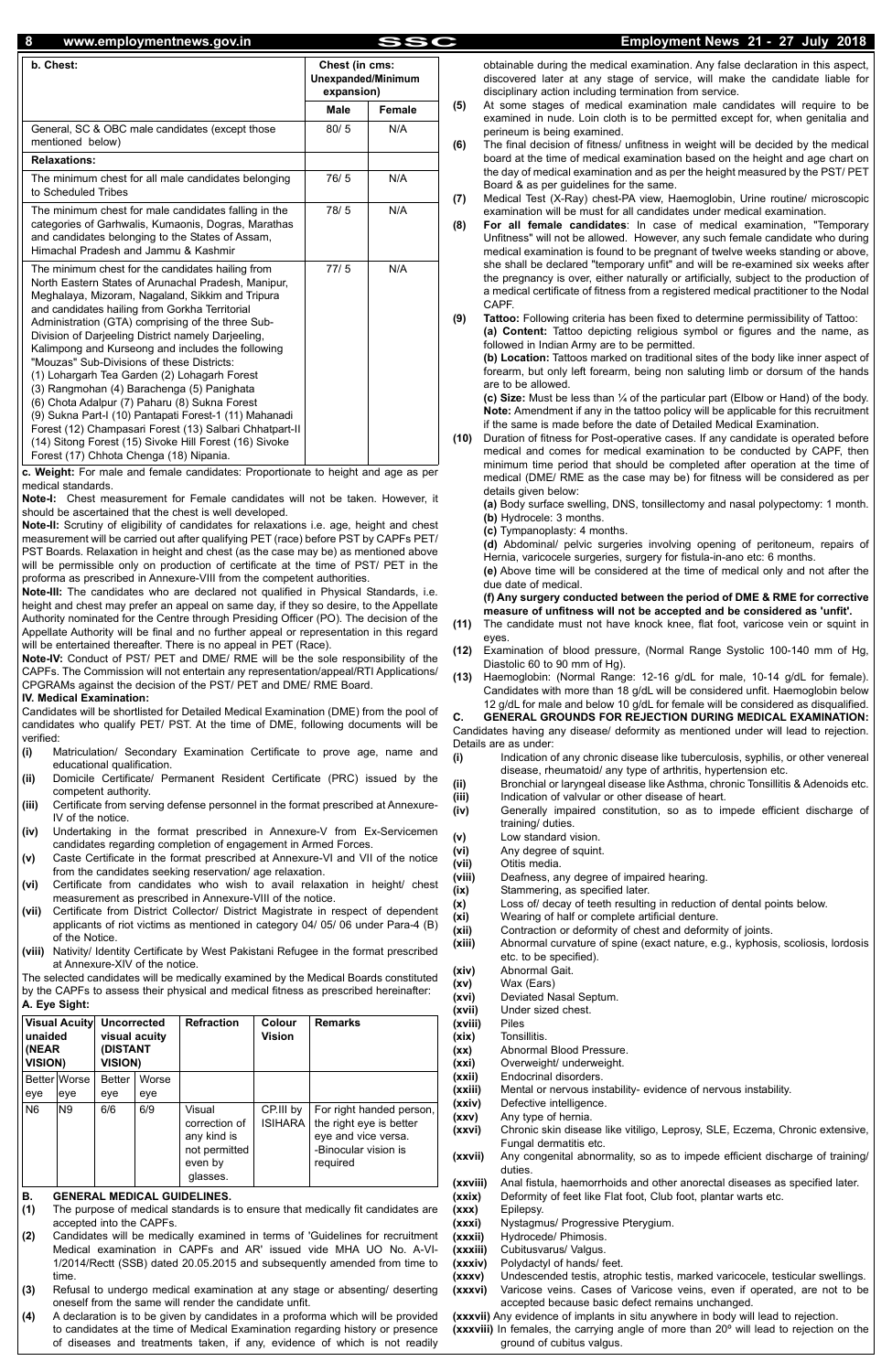### Employment News 21 - 27 July 2018 **SSC** www.employmentnews.gov.in

- **(xxxix)** Gynaecomastia. **(xli)** Per speculum and Per Vaginal examination are not to be performed in an unmarried candidate; however inspection of genitalia is to be done to rule out any obvious pathology.
- **(xli)** Evidence of major abnormalities or defects of the genitalia such as change of sex, hermaphroditism, pseudohermaphroditism, or gonadal dysgenesis or dysfunctional residuals even after surgical correction of these conditions is disqualifying.
- **(xlii)** If urine test for pregnancy is positive the candidate will be declared temporary unfit and will be re-examined 6 weeks after the pregnancy is over, either naturally or artificially, subject to the production of a medical certificate of fitness from a registered medical practitioner.
- **(xliii)** Evidence of ovarian cyst or fibroid uterus or any other lump is disqualifying.
- **(xliv)** Evidence of pelvic inflammatory disease, is disqualifying.
- **(xlv)** Congenital absence of uterus or enlargement due to any cause is disqualifying.
- **(xlvi)** Past medical history of diseases or injury of the spine or sacro iliac joints, either with or without objective signs which have prevented the candidate from following a physical active life.
- **(xlvii)** History of spinal fracture/ prolapsed intervertebral disc and surgical treatment.
- **(xlviii)** The following conditions detected radiologically during medical exam:
	- **a**. Granulomatous disease of spine.
	- **b**. Arthritidies/ spondylosis.
		- i. Rheumatoid arthritis and allied disorders
		- ii. Ankylosing spondylitis.
		- iii. Osteoarthrosis, spondylosis and degenerative joint disease.
	- iv. Non articular rheumatism (e.g. lesions of the rotator cuff, tennis elbow, recurrent lumbago etc.)
	- v. Miscellaneous disorders including SLE, polymyositis, vasculitis.
	- **c**. Spondylolisthesis/ spondylolysis.
	- **d**. Compression fracture of vertebrae.
	- **e**. Scheuerman's disease (Adolescent kyphosis).
	- **f.** Loss of cervical when associated with clinically restricted movements of cervical spine.
	- **g**. Unilateral/ Bilateral cervical ribs with demonstrable neurological or circulatory deficit.
	- **h**. Scoliosis more than 15 degree as measure by Cobb's method.
	- **i.** Degenerative Disc Discase.
	- **j.** Presence of schmorl's nodes at more than one level.
	- **k**. Atlanto-occipital and atlantoaxial anomalies.
	- **l.** Hemi vertebrae and/ or incomplete block (fused) vertebrae at any level in cervical, dorsal or lumbar spine and complete block (fused) vertebrae and more than one level in cervical or dorsal spine.
	- **m.** Unilateral Sacralisation or lumbarisation (Complete or incomplete) at all levels and bilateral incomplete sacralisation or lumbarisation.
	- **n.** Any other abnormality if so considered by the specialist.
	- **o.** Mild Kyphosis or Lordosis where deformity is barely noticeable and there is no pain or restriction of movement will not preclude acceptance.
	- **p.** In case of noticeable Scoliosis or suspicion of any other abnormality or spinal deformity, more than mild, appropriate X-rays of the spine are to be taken and the Examinee referred for specialist's advice.
	- **q.** The following conditions detected on X-ray examination will be disqualifying:
		- i. Granulomatius disease of spine.
		- ii. Arthritidies/ spondylosis.
		- iii. Scoliosis more than 15 degree as measured by Cobb's method.
		- iv. More than mild Kyphosis/ lordosis.
		- v. Spondylolisthesis/ Spondylosis.
		- vi. Herniated nucleus pulposes.
		- vii. Compression fracture of Vertebra.
		- viii. Sacaralisation Disease.
		- ix. Cervical ribs with demonstrable neurological or Circulatory deficit.
		- x. Presence of Schmorl's node at more than one level.
		- xi. Atlanto-occipital, and atlantoaxial anomalies.
		- xii. Incomplete Sacaralisation Unilateral or Bilateral.
		- xiii. Spinabifida other than SV1 and LV5 if completely sacralised.
	- xiv. Any other abnormality, if so considered by specialist.
	- **r.** A candidate should have no past history of mental breakdown or fits.

**x.** Wear contact lenses or undergone LASIK or any kind of other eye surgery. **y.** Urine examination will be done and any abnormality if detected will be a cause for rejection.

- **i.** Candidates are not permitted to use calculators and other electronic gadgets except as specified in the Notice. They should not, therefore, bring the same inside the Examination Hall/ Lab.
- **ii.** If any candidate is found to possess mobile phones or any other means of wireless communication in the working or switched off mode in the examination hall, his/ her candidature shall be cancelled forthwith. The candidate will be debarred, as per extant policy of the Commission, from appearing in any other examination conducted by the Commission.
- **iii.** During the CBE examination, instructions on the computer screen may be followed.
- **iv.** Candidates must refrain from creating any obstruction during the conduct of the Computer Based Examination and other stages of recruitment. If any candidate is found obstructing the conduct of the examination or creating disturbances at the examination venue, his/ her candidature shall be summarily cancelled. Such candidate shall also be liable to be debarred from future examinations of the Commission and legal/ criminal proceedings could be initiated against him/ her.

**s.** The hearing should be normal. A candidate should be able to hear a forced whisper with each ear at a distance of 610 cms. in a quiet room. There should be no evidence of present or past disease of the ear, nose and throat. Audiometric test will be done for AF. Audiometric loss should not exceed +20 dB in frequencies between 250 Hz and 4000 Hz. There is no impediment of speech. **t.** There should be no signs of functional or organic disease of the heart and blood vessels. Blood pressure should be normal.

**u.** There should be no enlargement of liver or spleen. Any evidence of disease of internal organs of the abdomen will be a cause for rejection.

**v.** Un-operated hernias will make a candidate unfit. In case of Hernia which will be operated, a minimum of 6 months must have passed prior to final medical examination before commencement of the course.

**w.** There should be no hydrocele, varicocele or piles.

**z.** Any disease of skin which is likely to cause disability or disfigurement will also be a cause for rejection.

- **D.** The candidates must be in good mental and physical health for duties in all places including in high altitude and be fit to serve in border areas with extreme climatic conditions and must be free from any defect likely to interfere with efficient performance of the duties. Above instructions are not exhaustive. Remaining instructions will apply as issued by Government of India from time to time.
- **E. Review medical examination (RME):** Ordinarily there is no right of appeal against the findings of the Recruiting Medical Officer or Initial Medical Examination. If any Medical Certificate is produced by a candidate as a piece of evidence about the possibility of an error of judgment in the decision of Initial

Medical Board/ Recruiting Medical Officer, who had examined him/ her in the first instance i.e. DME, an appeal can be accepted. Such Medical Certificate will not be taken into consideration unless it contains a note by the Medical Officer from Government District Hospital or above along with registration no. given by MCI/ State Medical Council, to the effect that it has been given in full knowledge of the fact that the candidate has already been rejected and declared unfit for service by CAPF Medical Board, or the recruiting medical officer. If the appeal of a candidate is accepted by CAPF Appellate Authority, his/ her Review Medical Examination will be conducted by CAPF RME Board. The Decision of the CAPF's Review Medical Boards will be final. No appeal will be entertained against the finding of the second medical i.e. Review Medical Examination.

#### **10. GENERAL INSTRUCTIONS TO BE COMPLIED WITH BY THE CANDIDATES DURING THE EXAMINATIONS:**

#### **11. MODE OF SELECTION:**

- **(i)** The recruitment process will consist of Computer Based Examination (CBE), Physical Efficiency Test (PET), Physical Standard Test (PST) and Medical Examination.
- **(ii)** All candidates whose online applications are found to be in order will be called to appear in the Computer Based Examination. The Commission will conduct the examination for all candidates in Computer Based Mode only. Admit Cards for Computer Based Examination will be uploaded on the website of the concerned SSC Regional Office.
- **(iii)** Computer Based Examination will be held in **English & Hindi** only.
- **(iv)** The number of candidates shortlisted for PET/PST on the basis of merit in the Computer Based examination will be around 10 times of the number of vacancies.
- **(v)** Only those candidates who qualify in PET/ PST and are shortlisted for DME by the Commission and whose documents are found to be in order will require appearing in the DME which will be conducted as per revised uniform guidelines for recruitment medical examination issued by ADG (Medical) CAPF dated 20/5/2015. Detailed Medical Examination is mandatory but of qualifying nature.
- **(vi)** Collection of required eligibility certificates/ documents from the candidates and their verification with original documents will be carried out at the time of Detailed Medical Examination (DME) by the CAPFs.
- **(vii)** Admit Cards for PET/ PST and DME/ RME will be uploaded on the CRPF website **http://www.crpf.gov.in.** PET/ PST and DME/ RME will be conducted by various CAPFs as decided by CRPF.
- **(viii)** Candidates may give following preference of CAPFs/ Organizations in the online Application Form, **in the order of priority.** Filling of all the eight preferences will be essential:
	- (a). BSF (A)
	- (b). CISF (B)
	- (c). CRPF (C)
	- (d). SSB (D)
	- (e). ITBP (E)
	- (f). Assam Rifles (F)
	- (g). NIA (G)
	- (h). SSF (H)
- **(ix)** On the basis of aggregate marks scored by the candidates in Computer Based Examination, the final selection of candidates, along with force allocation, in each category namely, Un-Reserved, SC, ST, OBC and ex-servicemen will be made separately for male and female candidates in respect of each State/ UT and further earmarked category of Border Guarding and Militancy/ Naxal affected Districts wherever applicable. Selection of the candidates for NIA and SSF will be made on All India basis.
- **(x)** Allotment of CAPFs/ Organizations to finally selected candidates will be made on the basis of 'merit in Computer Based Examination'-cum-'preference of CAPFs/ Organization' exercised by the candidates in the online Applications submitted by them. **CANDIDATES ARE ADVISED TO BE VERY CAREFUL AND SHOULD EXERCISE DUE DILIGENCE WHILE GIVING PREFERENCES OF FORCES/ ORGANIZATIONS, IN THE ORDER OF PRIORITY, IN THE ONLINE**

#### **APPLICATION FORM. AFTER SUBMISSION OF ONLINE APPLICATION FORM, NO REQUEST FOR CHANGE IN PREFERENCE WILL BE ENTERTAINED BY THE COMMISSION UNDER ANY CIRCUMSTANCES.**

**(xi)** Candidates will be considered for the vacancies of a State/ UT and further for the vacancies of Border Guarding Districts, Militancy/ Naxal affected Districts based on the information provided by them in the online Application Form and subsequent submission of relevant Domicile Certificate at the time of DME/ Document Verification. **CANDIDATES ARE ADVISED TO BE VERY CAREFUL AND SHOULD EXERCISE DUE DILIGENCE WHILE PROVIDING INFORMATION ABOUT DOMICILE STATE AND DISTRICT IN THE ONLINE APPLICATION FORM. NO REQUEST FOR CHANGE OF DOMICILE STATE AND DISTRICT WILL BE ENTERTAINED BY THE COMMISSION AFTER SUBMISSION OF APPLICATION FORM UNDER ANY CIRCUMSTANCES. IF THERE IS ANY VARIATION OF DISTRICT AND/ OR STATE MENTIONED BY THE CANDIDATE IN THE ONLINE APPLICATION FORM AND THE DOMICILE CERTIFICATE SUBMITTED BY THEM AT THE TIME OF DME/ DOCUMENT VERIFCATION, THEIR CANDIDATURE WILL BE CANCELLED FORTHWITH AND THEY WILL NOT BE ALLOWED TO PARTICIPATE IN DETAILED MEDICAL EXAMINATION.**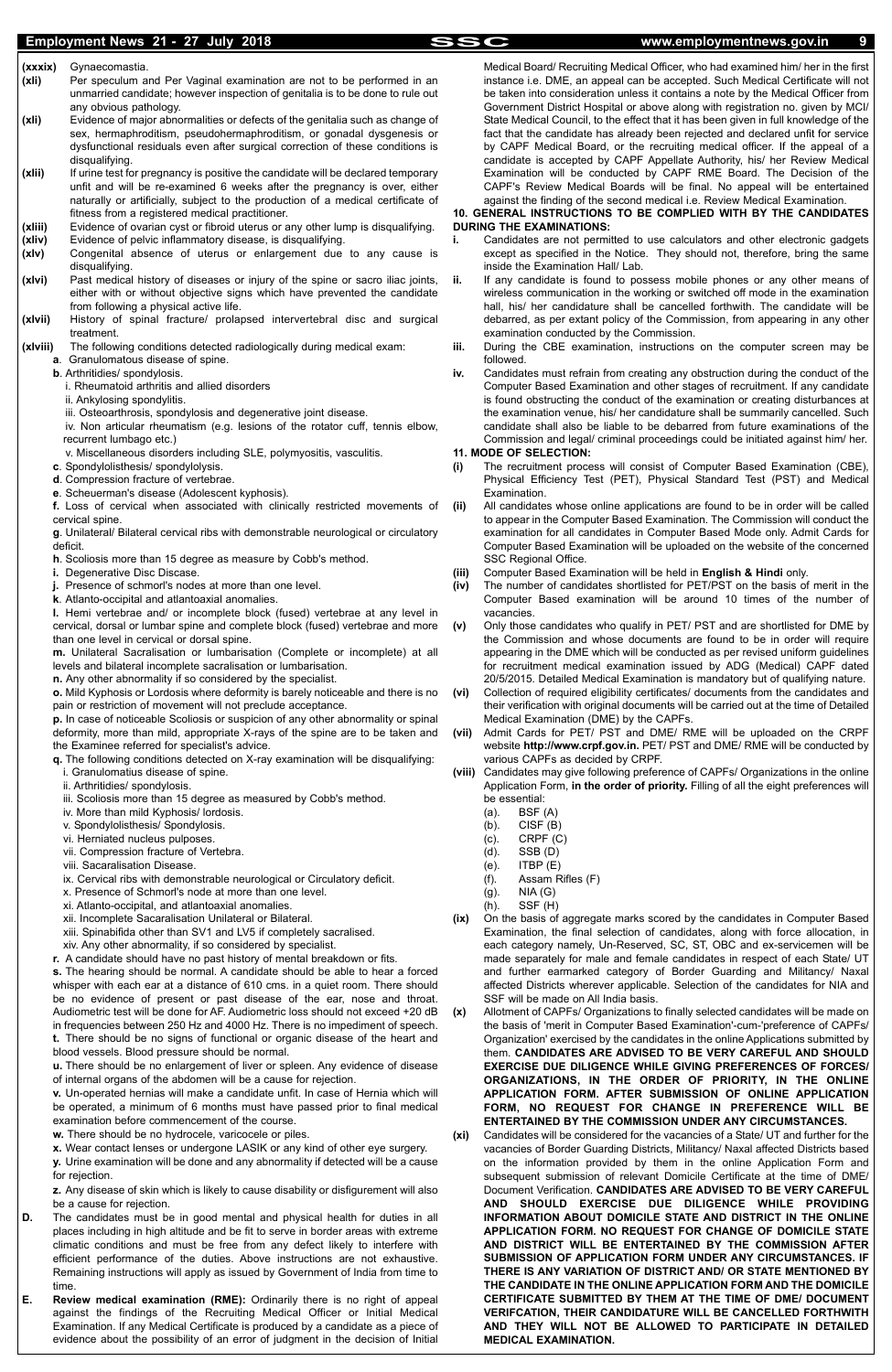- **(xii)** The cut-off marks in Computer Based Examination, for eligibility to selection will be as under:
	- (a). General and Ex-servicemen : 35%
	- (b). SC/ ST/ OBC : 33%
- **(xiii)** SC, ST, OBC and ExS candidates, who are selected on their own merit without relaxed standards, along with candidates belonging to other communities, will not be adjusted against the reserved share of vacancies. Such candidates will be accommodated against the unreserved vacancies as per their position in the overall Merit List. The reserved vacancies will be filled up separately from amongst the eligible SC, ST, OBC and ExS candidates.
- **(xiv)** SC, ST, OBC and ExS candidate who qualifies on the basis of relaxed standards viz. age limit, height and chest measurement, experience or qualifications, permitted number of chances, extended zone of consideration larger than what is provided for general category candidate etc., irrespective of his/ her merit position, such SC, ST, OBC and ExS candidates is to be counted against reserved vacancies. In so far as cases of ex-serviceman are concerned, deduction of the military service rendered from the age of ex-servicemen is permissible against the reserved or unreserved posts and such exemption cannot be termed as relaxed standards in regard to age.
- **(xv)** If a district belongs to Border Guarding area as well as Naxal/ Militancy affected area, vacancies will be filled in the order of Border Guarding area followed by Naxal/ Militancy affected area.

**Note:** The candidates applying for the examination should ensure that they fulfill all the eligibility conditions for admission to the examination. Their admission at all the stages of examination will be purely provisional, subject to their satisfying the prescribed eligibility conditions. If, on verification, at any time before or after the Computer Based Examination. PET/ PST and Medical Examination as well as after issue of Offer of Appointment/ joining the Force/ Organization, it is found that they do not fulfill any of the eligibility conditions, their candidature/ selection for the post will be cancelled by the Commission/ CAPFs.

#### **12. RESOLUTION OF TIE CASES**

In the event of tie in scores of candidates in the Computer Based Examination, such cases will be resolved by applying following criteria, one after another, till the tie is resolved:

- **(a)** Total marks in Computer Based Examination.
- **(b)** Marks in Part-A of Computer Based Examination.
- **(c)** Marks in Part-B of Computer Based Examination.
- **(d)** Date of Birth, with older candidates placed higher.
- **(e)** Alphabetical order of names (starting with first name)

#### **13. ADMISSION TO THE RECRUITMENT:**

All candidates who register themselves in response to this advertisement by the CLOSING DATE and TIME and whose applications are found to be in order and are provisionally accepted by the Commission as per the terms and conditions of this Notice of Examination, will be assigned Roll numbers, which will be communicated to them at the time of calling them for Computer Based Examination (CBE). CBE will be scheduled and conducted by the Commission.

Call letters/ Admit Cards to candidates for PET/ PST and DME/ RME will be issued by CRPF through online mode only. Detailed Programme of PET/ PST and Medical Examination will be made available on the website of CRPF, at least two weeks before PET/ PST or Medical Examination. Candidates may download their Admit Cards from the CRPF website **http://www.crpf.gov.in.** Candidates are advised to visit SSC HQ, concerned SSC Regional Office and CRPF websites regularly for any update on this recruitment process.

In the case of inability to download Admit cards for PST/ PET and DME/ RME from the website of CRPF, candidates should contact the CRPF at least one week before PET/ PST or DME/ RME. In case of non-receipt of Admit Cards for PET/ PST and Medical Examination, the candidates may contact with CRPF recruitment helpline number 011- 24368630.

Candidate must write his/ her Roll number and Registration-ID along with his/ her name, date of birth and name of the examination while addressing any communication to the Commission/ CRPF. Communication from the candidate not furnishing these particulars shall not be entertained.

Admit Cards (ACs) for Computer Based Examination will be uploaded on the website of the concerned Regional Offices of the Commission. **Admit Cards will not be issued by post for any stage of examination.** Information about the Examination indicating the time table and city/ centre of examination for each candidate will be uploaded on the websites of the concerned Regional/ Sub-Regional Office of the Commission about two weeks before the date of examination. If any candidate does not find his/ her detail on the website of the Commission, one week before the date of examination, he/ she must immediately contact the concerned Regional/ Sub Regional Office of the commission with proof of having submitted his/ her application. Failure to do so will deprive him/ her of any claim for consideration. Facility for download of Admit Cards will be available at least one week before the examination on the website of concerned Regional/ Sub-Regional Office. Candidates are advised to visit the concerned Regional Office's website regularly for obtaining the information regarding call-letters for computer based examination.

> 4. Candidates seeking reservation benefits such as SC/ST/OBC/ ExS or any other relaxation as per the provisions of this Notice, must ensure that they are entitled to such reservation/ relaxation. They should also be in possession of the relevant certificates in the format prescribed by Government of India in support of their claim when the copies of the certificates are sought during DME.

**Note-I:** The candidates must carry at least one photo bearing identification proof such as Driving Licence, Voter Card, Aadhaar Card, Identity Card issued by University/ College, Income Tax Pan Card, etc in original to the Computer Based Examination, PST/ PET, DME/ RME centre/ venue, failing which they shall not be allowed to appear for the same. **Note-II:** Candidates should bring latest two (2) passport size photographs for affixing it in the Commission's copy of Admit Card in the presence of officials/ Invigilators at the time of Computer Based Examination, PST/ PET and DME/ RME, if required. Candidates not carrying photographs may not be allowed to appear in the examination. Candidate are advised to keep sufficient copies of the same photograph, which was uploaded in the online application form, with them, till the completion of entire examination process to facilitate easy identification.

#### **14. COMMISSION'S DECISION FINAL**

The decision of the Commission in all matters relating to eligibility, acceptance or rejection of the applications, penalty for false information, mode of selection, conduct of examination(s), allotment of examination centres and preparation of merit list & force allocation will be final and binding on the candidates and no enquiry/ correspondence will be entertained in this regard.

#### **15. COURTS JURISDICTION**

Any dispute in regard to this recruitment will be subject to courts/ tribunals having jurisdiction over the place of concerned Regional/ Sub-Regional Office of the

Commission where the candidate has appeared for the Computer Based Examination. **16. PENALTY/DEBARMENT OF CANDIDATES FOR MALPRACTCES**

If candidates are found to indulge at any stage in any of the malpractices listed below during the conduct of examination, their candidature for this examination will be cancelled and they will be debarred from the examinations of the Commission for the period mentioned below:

| S.<br>No. | <b>Type of Malpractice</b>                                                                                                                                                                                                                                   | <b>Debarment</b><br>period |
|-----------|--------------------------------------------------------------------------------------------------------------------------------------------------------------------------------------------------------------------------------------------------------------|----------------------------|
| 1.        | Taking away any Examination related material such as<br>OMR sheets, Rough Sheets, Commission Copy of<br>Admission Certificate, Answer Sheet etc. from the<br>examination hall or passing it on to unauthorized persons<br>during the conduct of examination. | 2 Years                    |
| 2.        | Misbehaving, intimidating or threatening in any manner<br>with the examination functionaries' i.e. Supervisor, Invigi-<br>lator, Security Guard or Commission's representatives etc.                                                                         | 3 Years                    |
| 3.        | Obstruct the conduct of examination/ instigate other<br>candidates not to take the examination.                                                                                                                                                              | 3 Years                    |
| 4.        | Making statements which are incorrect or false, suppres-<br>sing material information, submitting fabricated<br>documents, etc.                                                                                                                              | 3 Years                    |
| 5.        | Obtaining support/ influence for his/ her candidature by<br>any irregular or improper means in connection with<br>his/ her candidature.                                                                                                                      | 3 Years                    |
| 6.        | Possession of Mobile Phone in 'switched on' or<br>'switched off' mode.                                                                                                                                                                                       | 3 Years                    |
| 7.        | Appearing in the same examination more than once<br>in contravention of the rules.                                                                                                                                                                           | 3 Years                    |
| 8.        | A candidate who is also working on examination<br>related matters in the same examination.                                                                                                                                                                   | 3 Years                    |
| 9.        | Damaging examination related infrastructure/equipments.                                                                                                                                                                                                      | 5 Years                    |
| 10.       | Appearing in the Exam with forged Admit Card,<br>identity proof, etc.                                                                                                                                                                                        | 5 Years                    |
| 11.       | Possession of fire arms/weapons during the examination.                                                                                                                                                                                                      | 5 Years                    |
| 12.       | Assault, use of force, causing bodily harm in any manner<br>to the examination functionaries' i.e. Supervisor, Invigilator,<br>Security Guard or Commission's representatives etc.                                                                           | 7 Years                    |
| 13.       | Threatening/ intimidating examination functionaries<br>with weapons/ fire arms.                                                                                                                                                                              | 7 Years                    |
| 14.       | Using unfair means in the examination hall like copying<br>from unauthorized sources such as written material on<br>any paper or body parts, etc.                                                                                                            | 7 Years                    |
| 15.       | Possession of Bluetooth Devices, spy cameras, and<br>any other electronic gadgets in the examination hall.                                                                                                                                                   | 7 Years                    |
| 16.       | Impersonate/ Procuring impersonation by any person.                                                                                                                                                                                                          | 7 Years                    |
| 17.       | Taking snapshots, making videos of question papers or<br>examination material, labs, etc.                                                                                                                                                                    | 7 Years                    |
| 18.       | Sharing examination terminal through remote desktop<br>softwares/ Apps/ LAN/ VAN, etc.                                                                                                                                                                       | 7 Years                    |
| 19.       | Attempt to hack or manipulate examination servers, data<br>and examination systems at any point before, during<br>or after the examination.                                                                                                                  | 7 Years                    |

#### **17. IMPORTANT INSTRUCTIONS TO CANDIDATES**

|    | BEFORE APPLYING, CANDIDATES ARE ADVISED TO GO THROUGH<br>THE INSTRUCTIONS GIVEN IN THE NOTICE OF EXAMINATION.<br><b>VERY CAREFULLY.</b>                                                                                                                                                                                                                                                                                                                                               |
|----|---------------------------------------------------------------------------------------------------------------------------------------------------------------------------------------------------------------------------------------------------------------------------------------------------------------------------------------------------------------------------------------------------------------------------------------------------------------------------------------|
| 2. | Matriculation or 10th class pass is the minimum educational qualification.<br>The recruitment will comprise of Computer based Examination (CBE),<br>Physical Efficiency Test (PET)/ Physical Standards Test (PST) and Medical<br>Examination. Female candidate will be considered for posts earmarked for<br>them in different CAPFs. Candidates who are not in possession of the<br>essential educational qualification as on 01.08.2018 will not be eligible and<br>need not apply. |
| 3. | Collection of documents from the candidates and their verification will be<br>carried out at the time of DME by the CAPFs. Therefore, candidature will be<br>accepted only provisionally. Candidates are advised to go through the<br>requirements of educational qualification, age, physical standards, etc. and<br>satisfy themselves that they are eligible for the posts, before applying. When                                                                                  |

scrutiny of document is undertaken during DME, if any claim made in the application is not found substantiated, the candidature will be cancelled straightaway by the CAPFs.

5. **A candidate belonging to a caste of SC, ST or OBC category, on migration from one State to another State where the caste of candidate is not recognized as SC, ST or OBC, such candidates will have to make an informed choice whether to get the benefit of reservation in the State of origin or to appear as unreserved candidate from the migrated State. Such choice will have to be exercised by the candidate in the online Application Form. No request for change of such option, after the submission of Application Form, will be entertained by the Commission. In case, a candidate opt to take the benefit of reservation, he/ she will have to submit information about the District and State of current domicile**